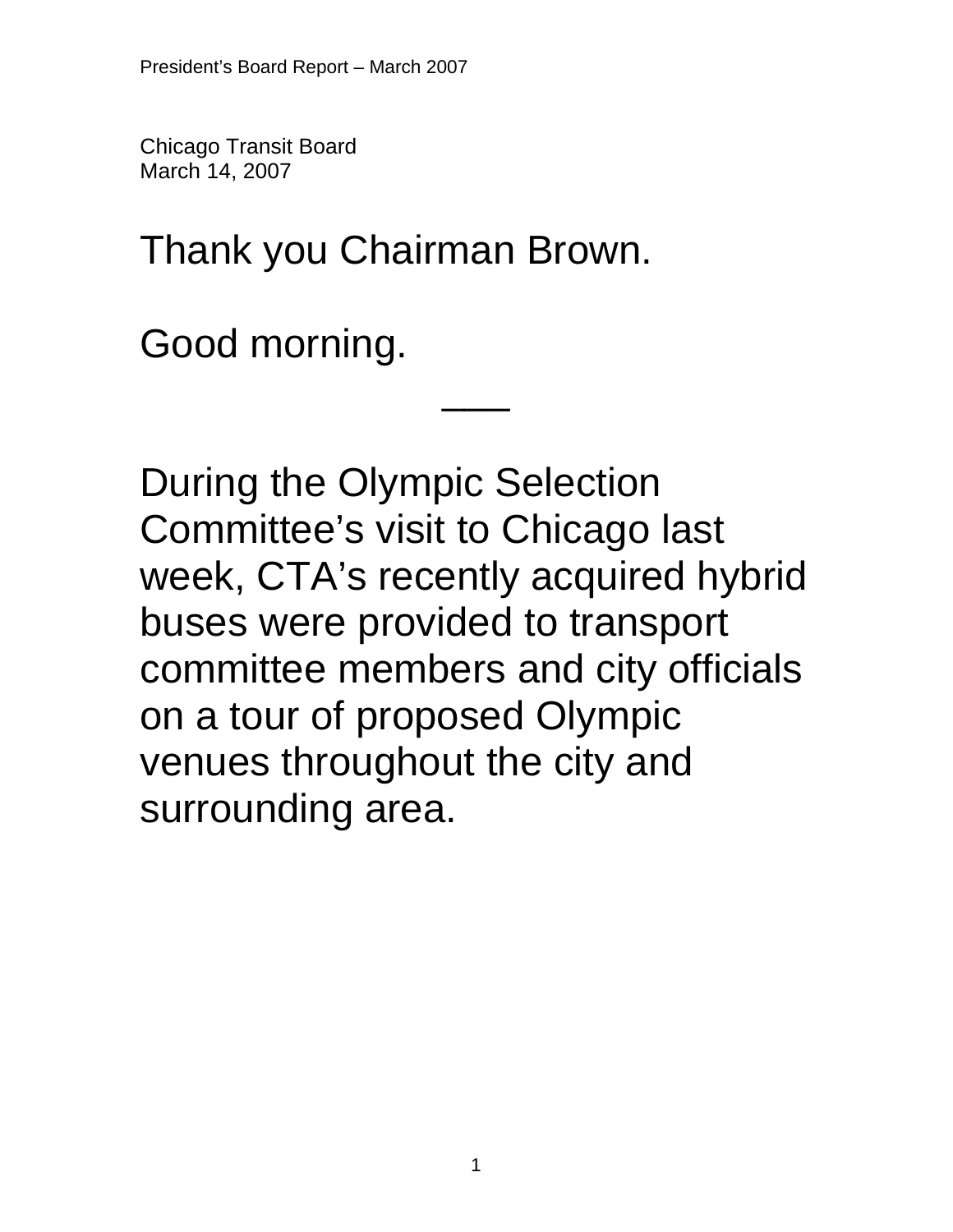The hybrid buses are powered by both a diesel engine and electric motor and are expected to improve fuel efficiency, anywhere from 10 to 40 percent, and can help to reduce emissions by as much as 90 percent compared to a diesel powered engine.

We are currently evaluating the performance of these hybrid buses in Chicago's extreme weather conditions and comparing the two types of drive systems to determine if hybrid buses are suitable as future additions to CTA's fleet.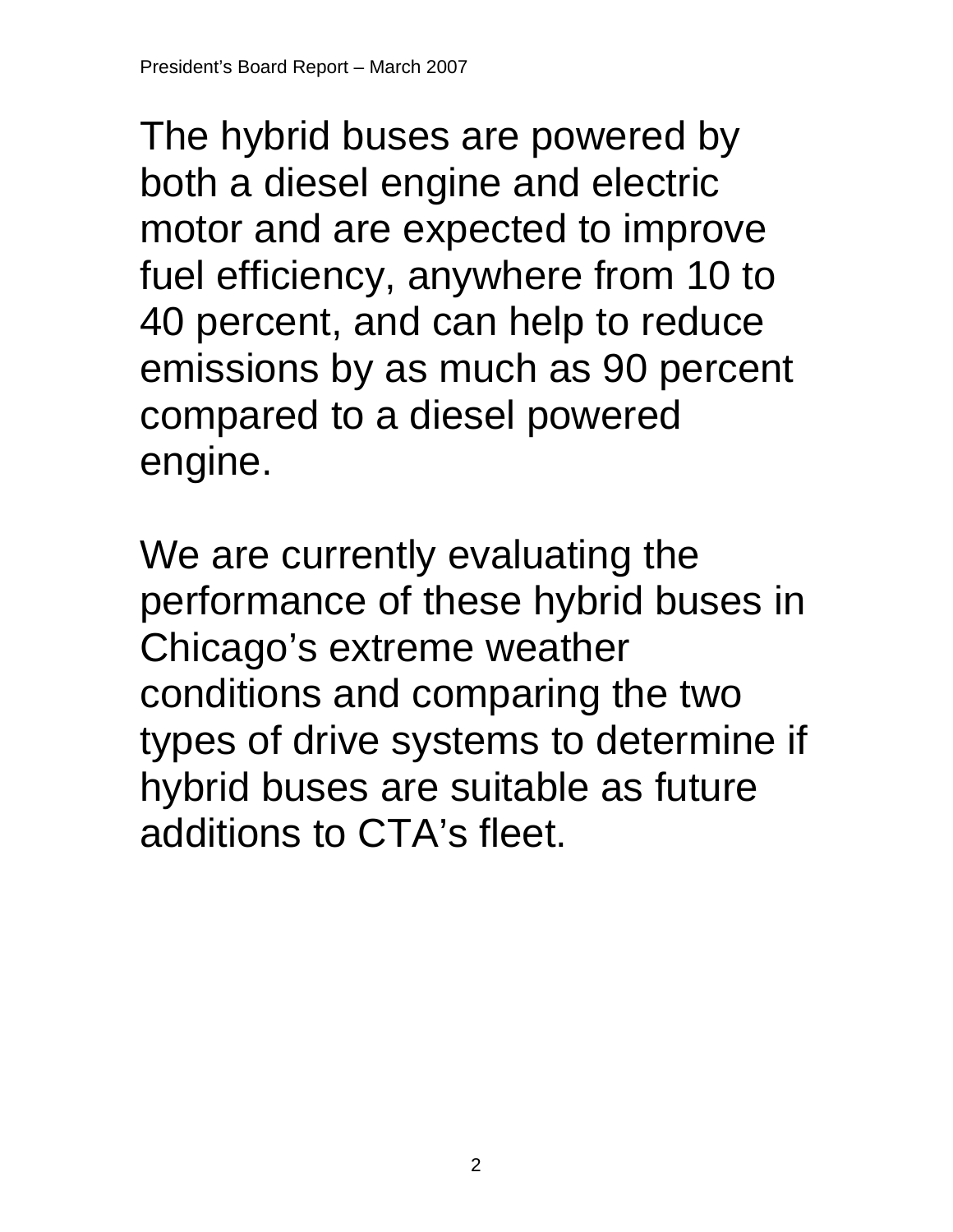We are pleased to be a part of the City's efforts in working to bring the 2016 Olympic Games here to Chicago and will continue to offer our support.

\_\_\_\_\_\_\_

Last Friday, the Francisco station on the Brown Line reopened to customers nearly a week ahead of schedule.

Francisco station reopened after six months of renovation work to completely rebuild the historic stationhouse and install a ramp which now makes the station newly accessible to customers.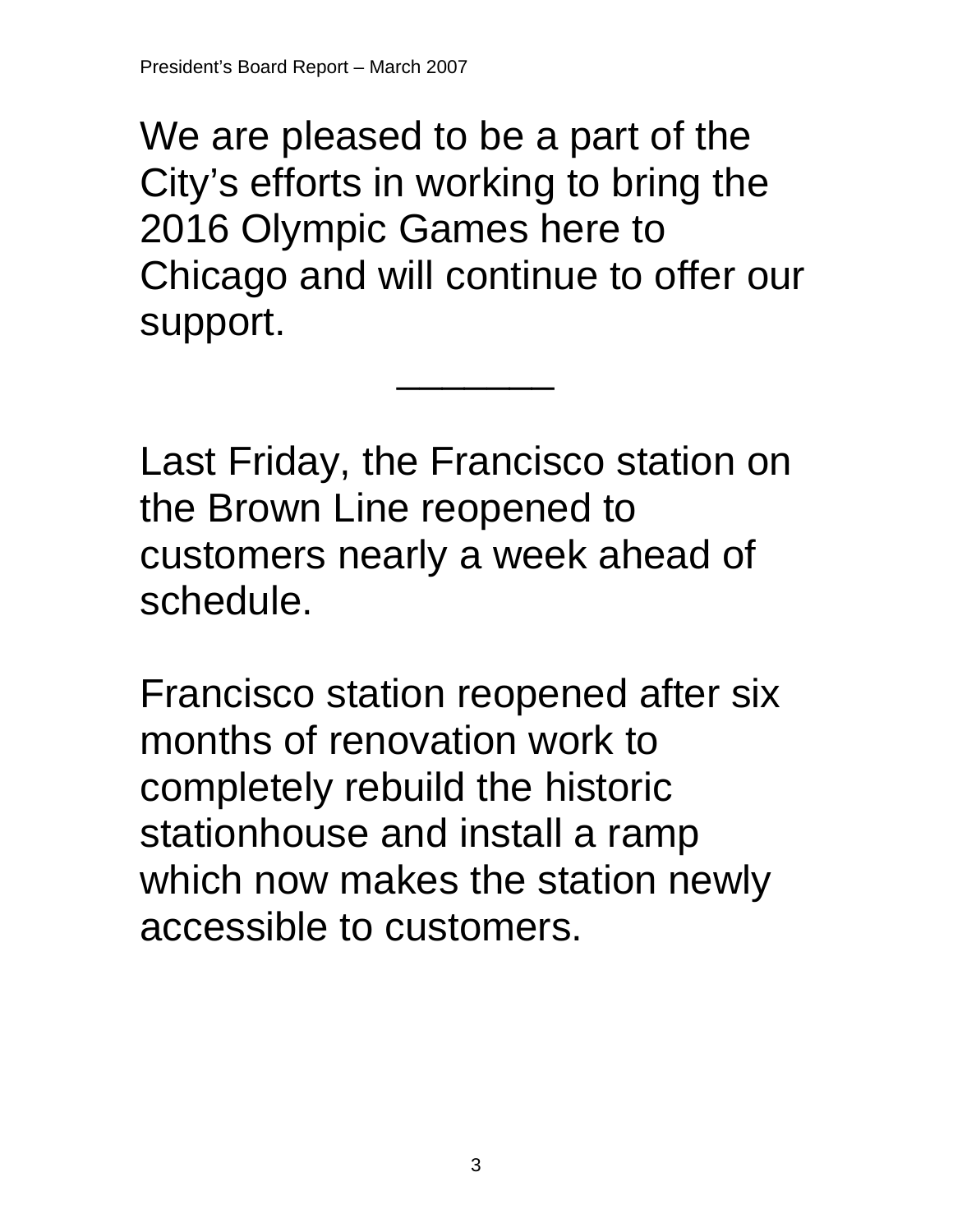Along with a wheelchair accessible turnstile and tactile edging on the platform, additional customer amenities include brighter lighting, windbreaks, security cameras, benches and a new public address system.

Construction crews will continue to work in the weeks ahead to install permanent station signs, original artwork, windows and complete work to build a new auxiliary entrance at Sacramento on the west end of the station.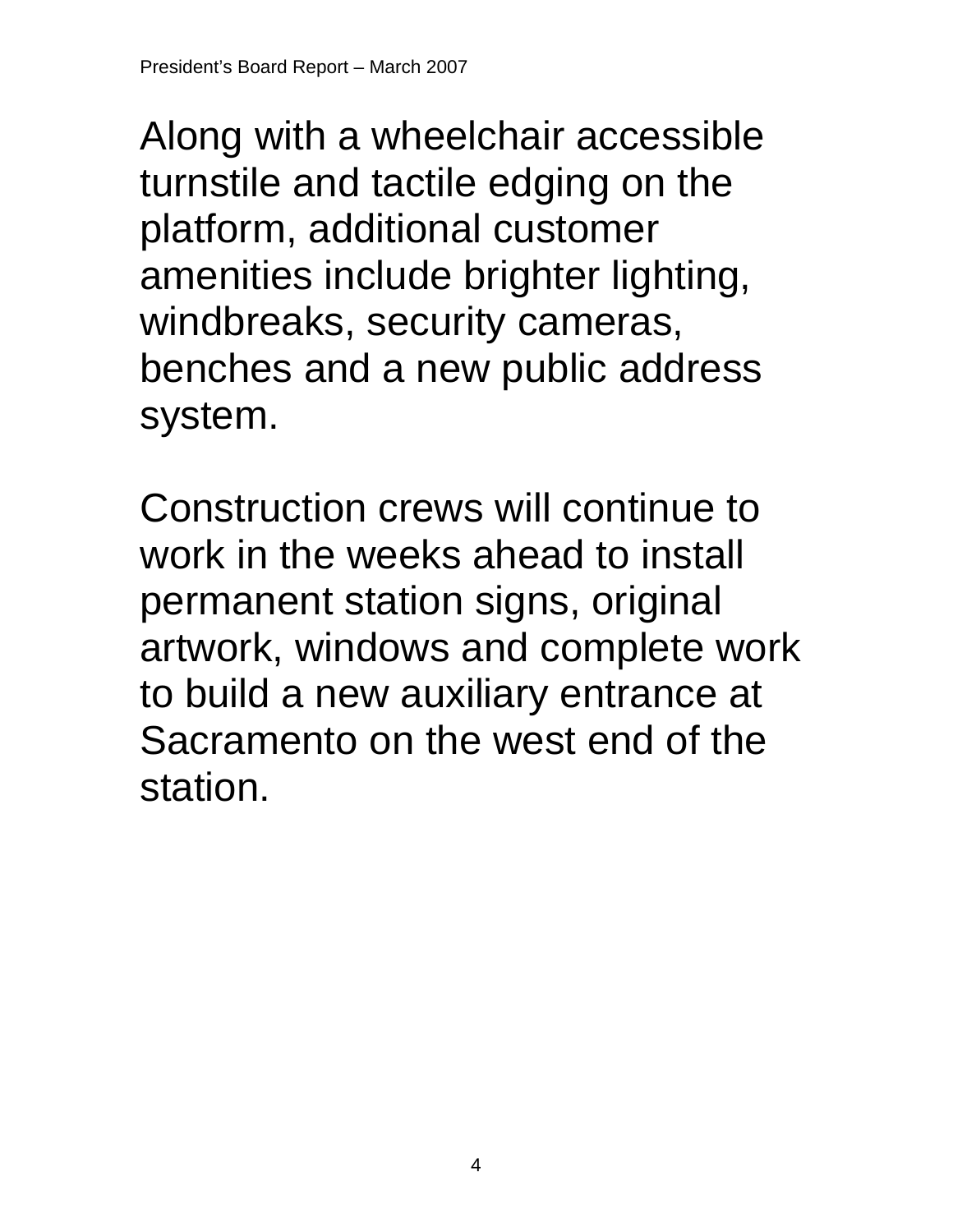Francisco is the fourth newly renovated station to reopen as part of the Brown Line capacity expansion project. We have reopened all four stations ahead of schedule.

Kimball station, which also closed with Francisco on September 15, reopened for service in January.

In August 2006, the Kedzie and Rockwell stations reopened for service following a six-month temporary closure.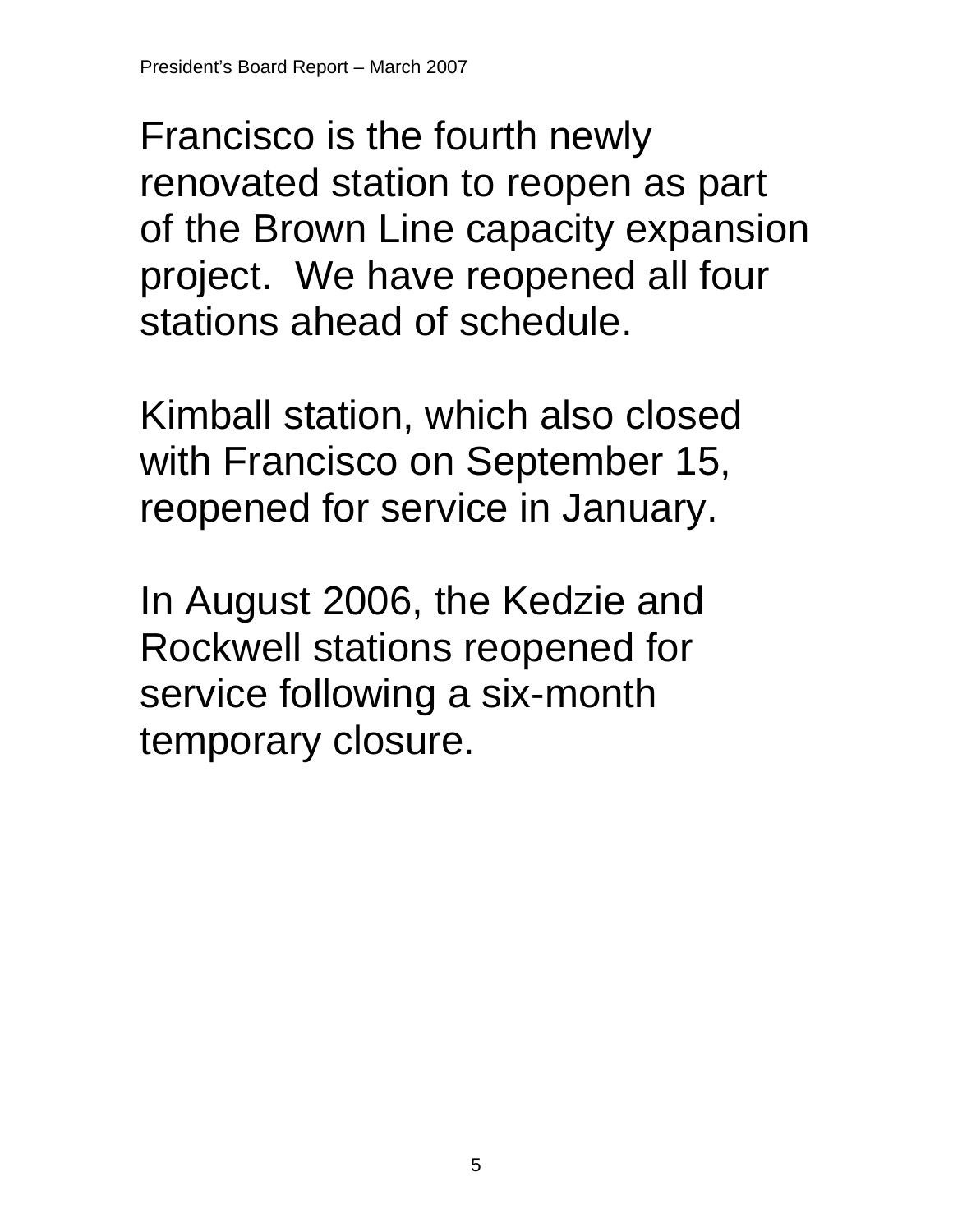The Montrose and Addison stations closed in early December for one year and are currently under construction, and the Southport station will temporarily close for construction on April 2 for one year.

The Belmont, Fullerton and Western stations remain open during the entire construction project.

Work also continues at Chicago, Armitage and Sedgwick, which are subject to a few weekend-only closures.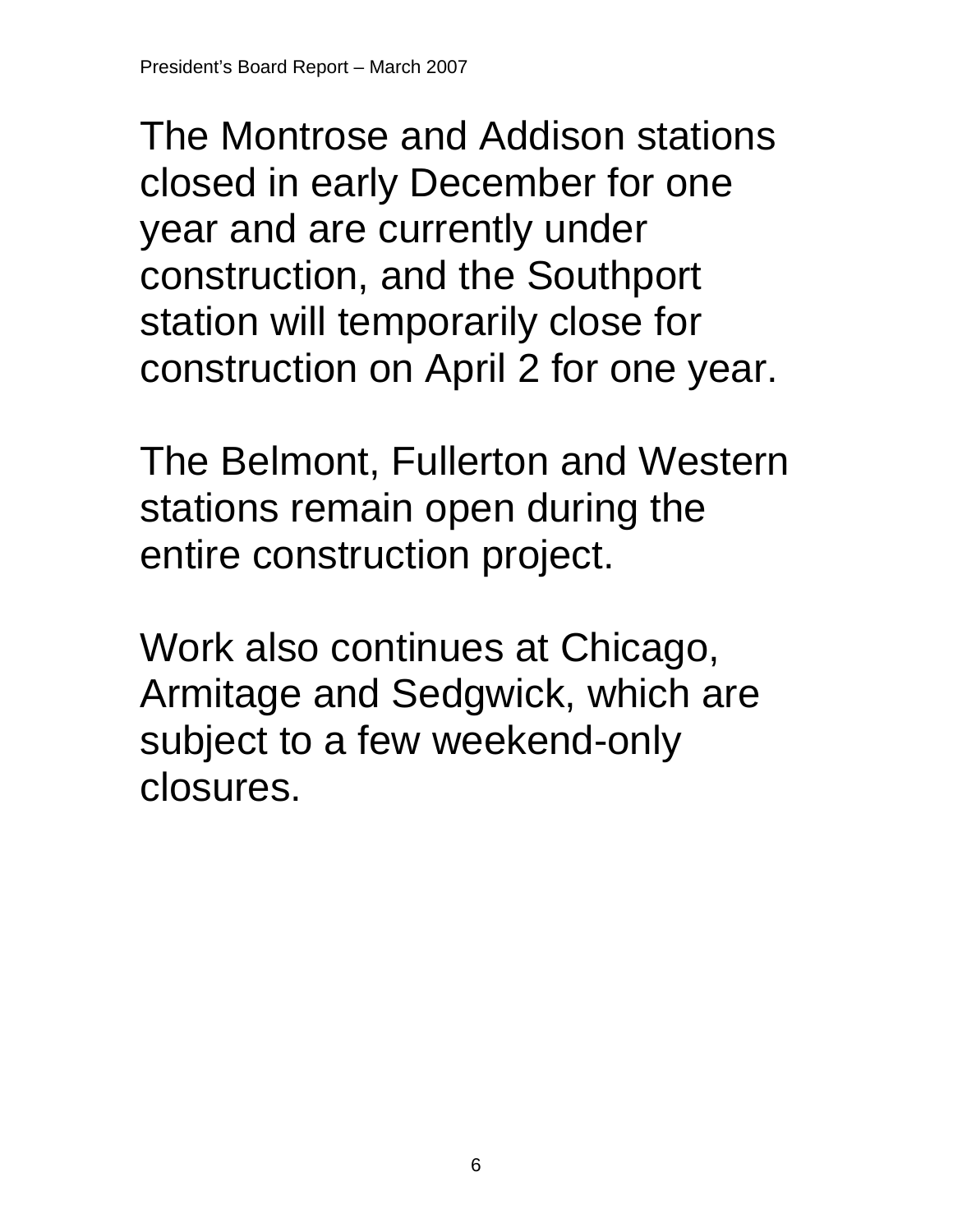This past Monday we hosted the first of four informational meetings scheduled this month to provide affected customers with details on plans for the upcoming switch to three-track operations.

We want to make sure that customers know that even though rail capacity will be reduced in the affected corridor, there are many good bus options in that area.

In addition, we have been working with Metra and last week they announced plans to add additional service on the Union Pacific North Line.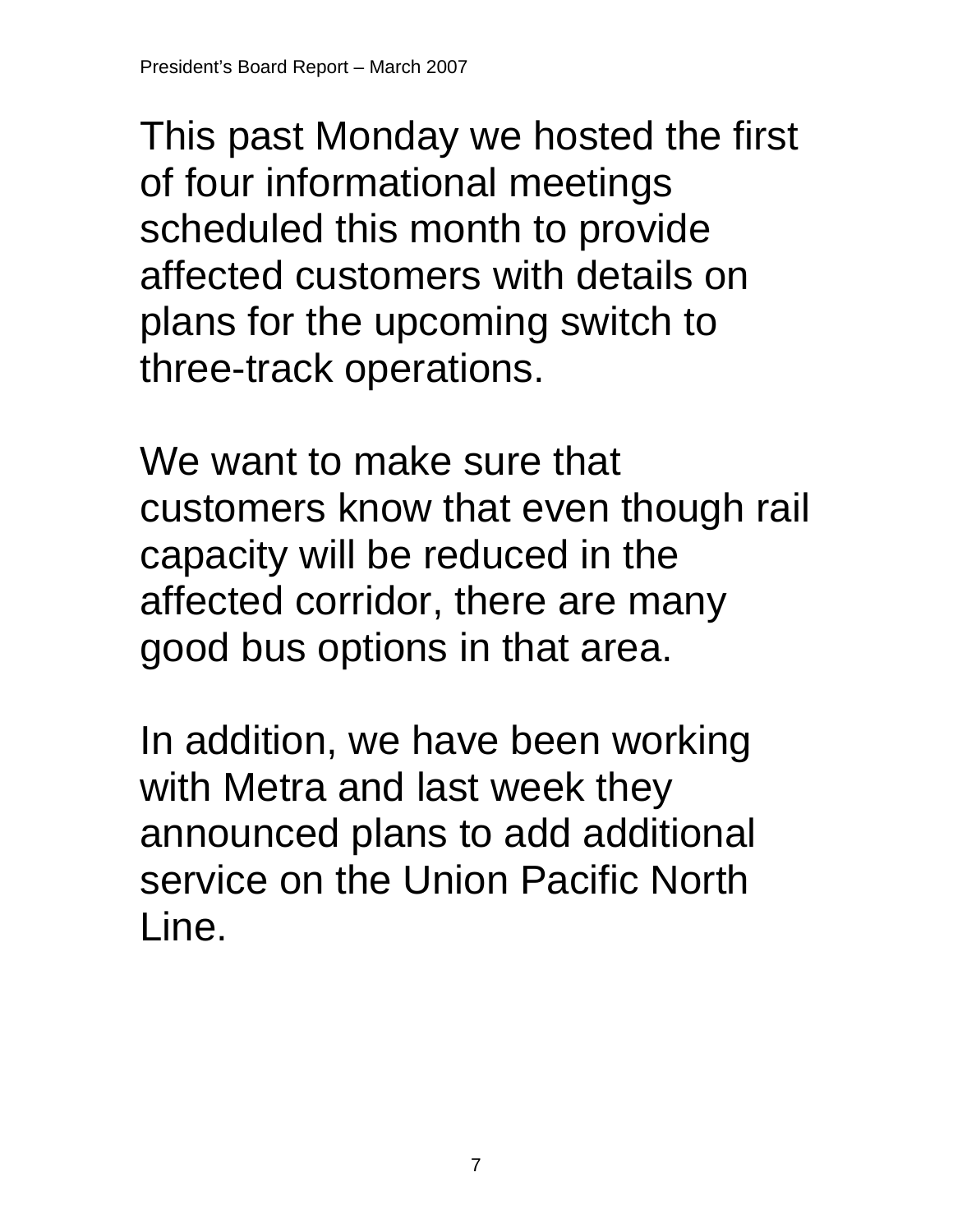The overall Brown Line capacity expansion project remains on time and on budget and when completed in 2009, CTA customers will reap the benefits of increased capacity along the Brown Line and accessible, state-of-the-art stations.

 $\overline{\phantom{a}}$ 

Two weeks ago, I participated in an event to present the Chicago Police Department's Public Transportation Section with 19 new squad cars to replace older vehicles in the fleet.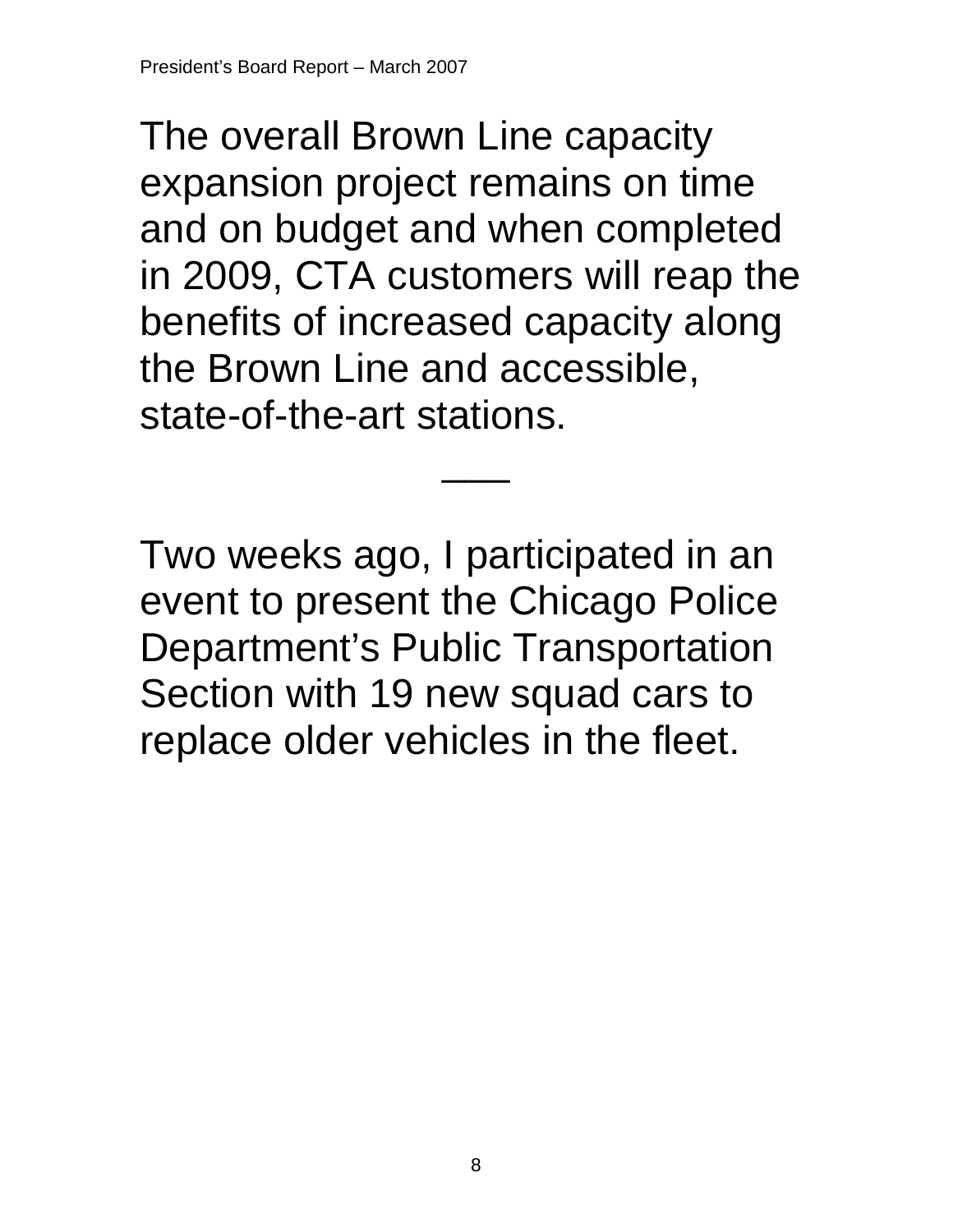The vehicles will be used by officers in the Public Transportation Section as they patrol and monitor CTA's system.

The presence of law enforcement on the system serves as a deterrent to crime and also provides a measure of comfort and security to customers.

By being mobile, officers can quickly respond to incidents on both buses and trains, which is why having new, reliable police cars is essential.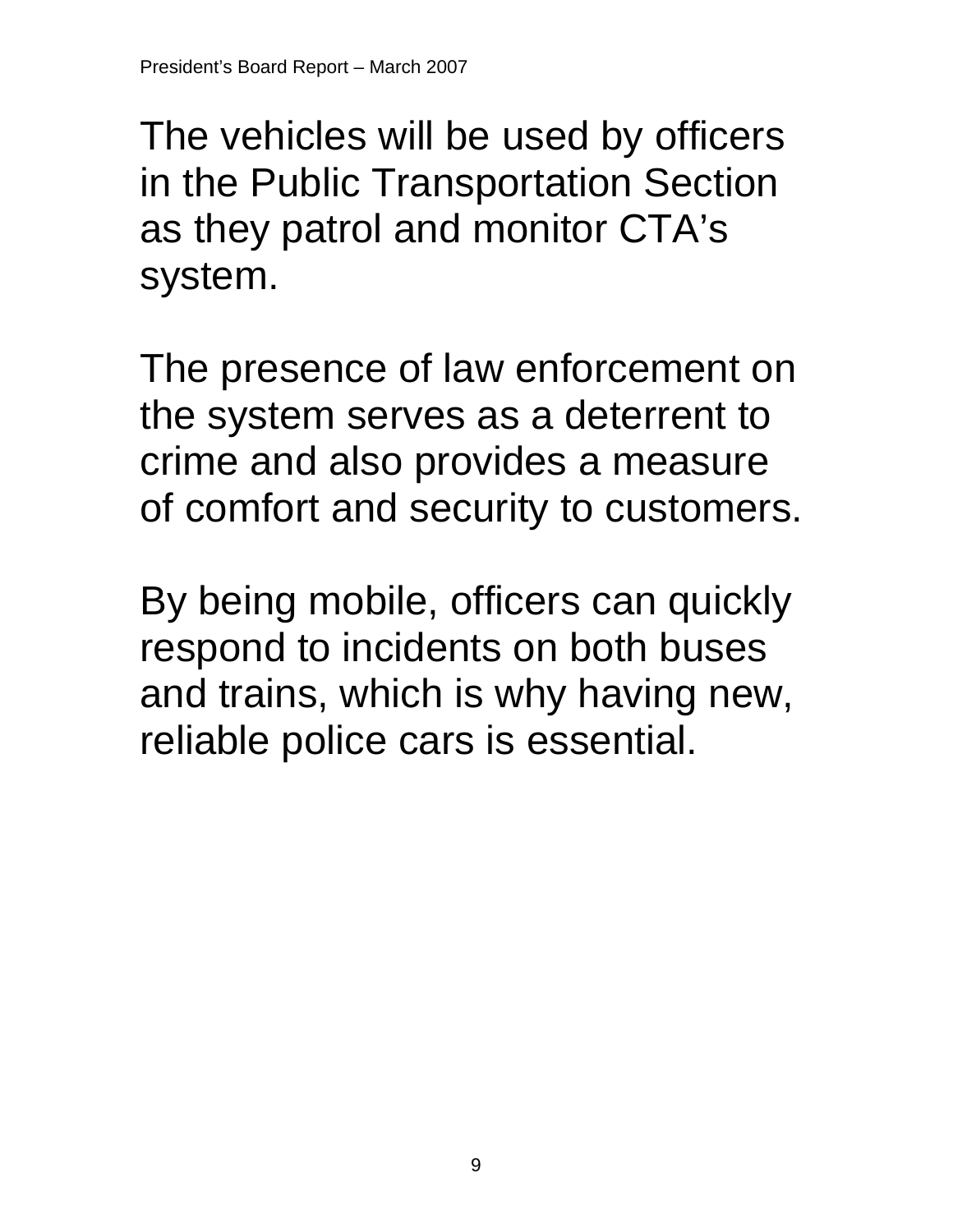In addition, we will be adding equipment so that these vehicles can participate in CTA's Mobile Security Network pilot currently underway.

The network allows images from security cameras on select buses and rail stations to be sent to laptops in the cars via a wireless router.

We are proud to work in partnership with the City by providing these new vehicles to support the police department and enable them to perform their jobs more effectively.

It reaffirms our commitment to the safety of our bus and rail customers as well as to our employees.

 $\overline{\phantom{a}}$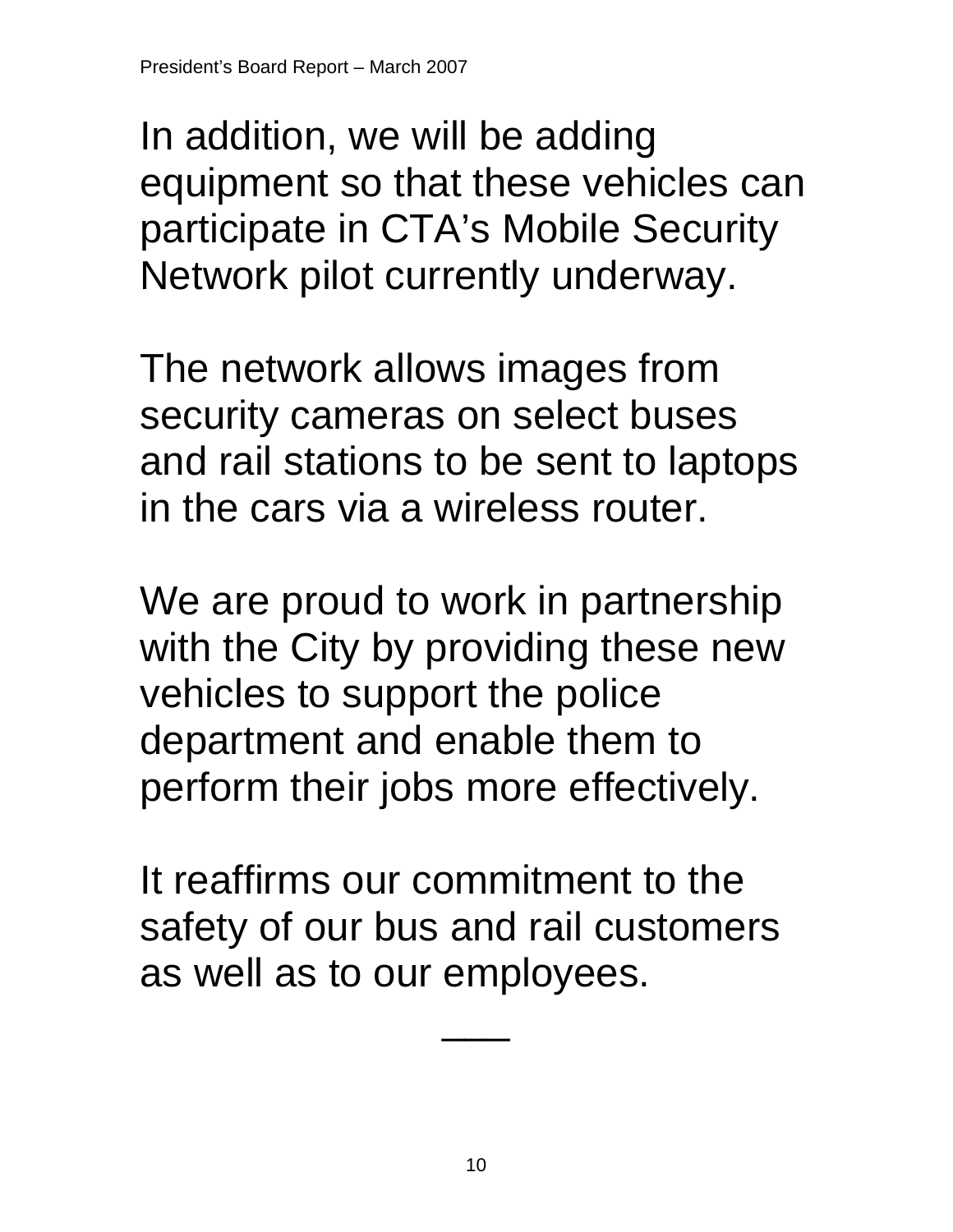And now, as is customary, I have an update for the Board on ridership.

In January, 39.8 million rides were provided during the month, an increase of 1.1 percent compared to January 2006.

Systemwide, ridership in January increased by 0.9 percent on weekdays, Saturdays were up 3.7 percent and Sundays/Holiday decreased by 0.7 percent.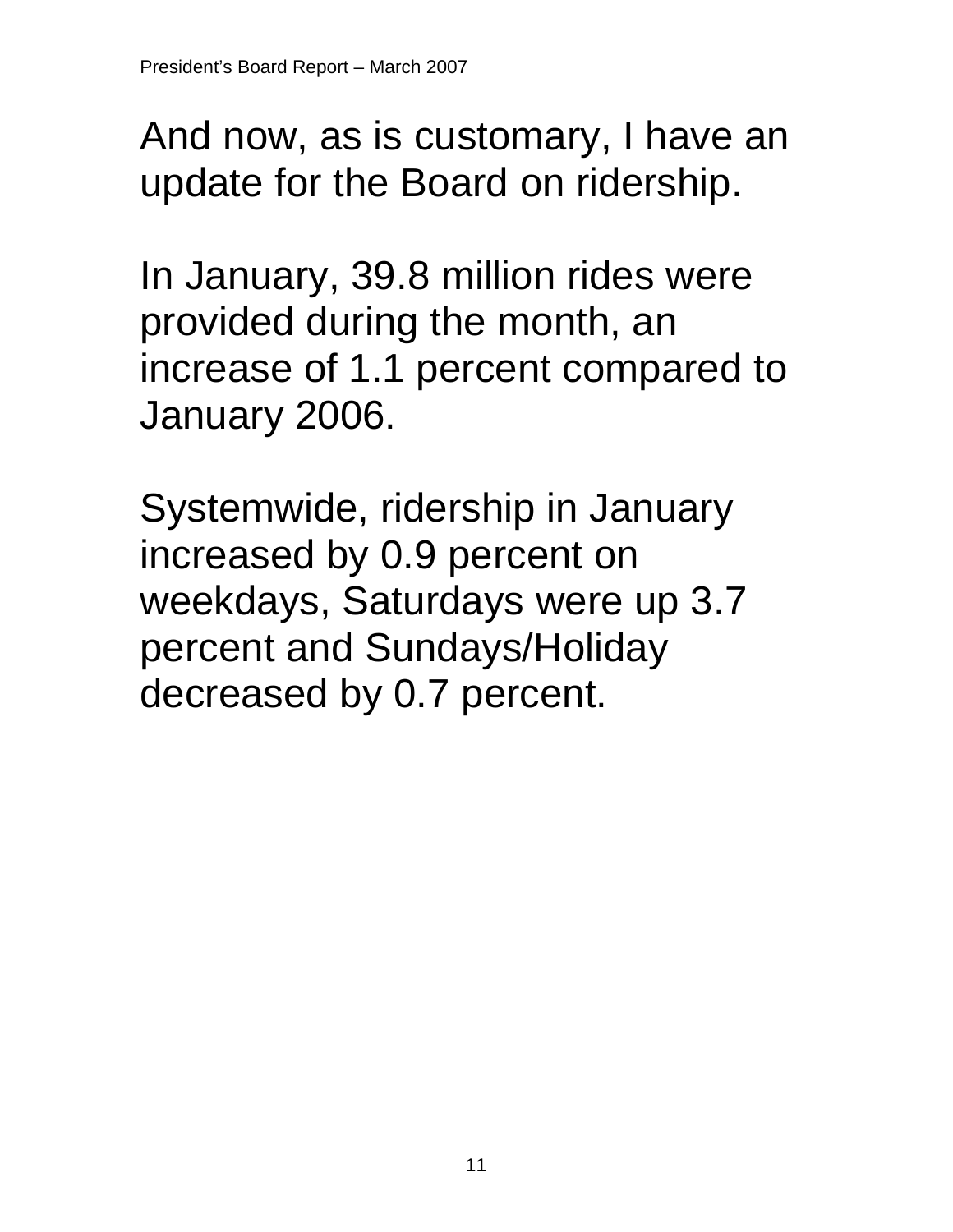The rail system provided 15.2 million rides in January, a decrease of 0.8 percent compared to last year. Weekdays were down 1.2 percent, Saturdays were up 2.5 percent and Sundays/Holidays were unchanged.

The bus system provided 24.5 million rides in January, an increase of 3.1 percent compared to January 2006. This was the third month in a row of increased ridership on the busy system. Weekdays were up 3.2 percent, Saturdays were up 5.1 percent and Sunday/Holidays were unchanged.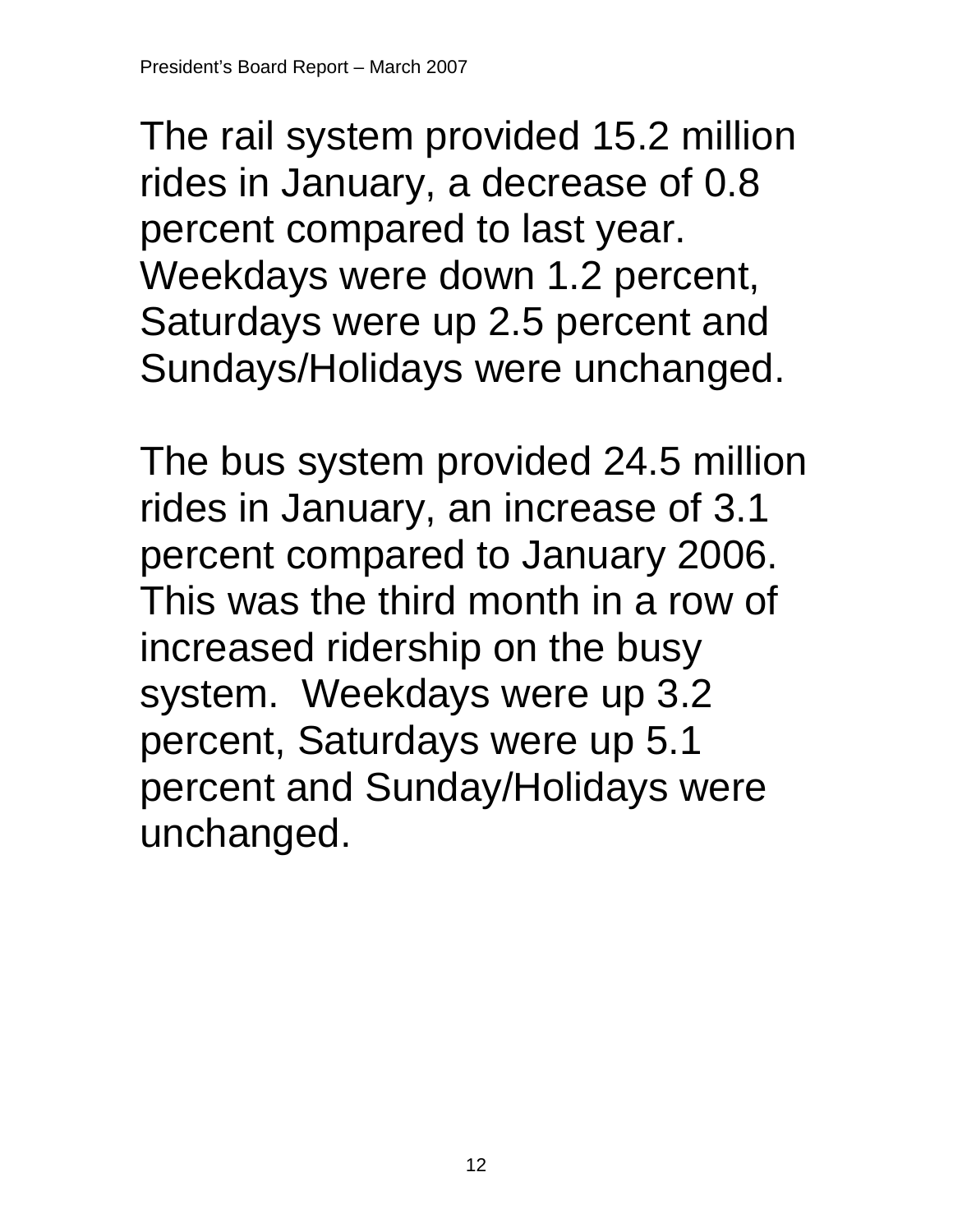Express routes introduced last year as part of the West Side and near western suburbs service enhancements – namely the X9 Ashland Express, the X20 Washington/Madison Express and the X54 Cicero Express – were catalysts for growth in bus ridership in January.

We remain focused on providing service for our customers that is on time, clean, safe and friendly.

In closing, as always, I thank the Board for supporting CTA's mission of delivering quality, affordable transit services that link people, jobs and communities.

 $\overline{\phantom{a}}$